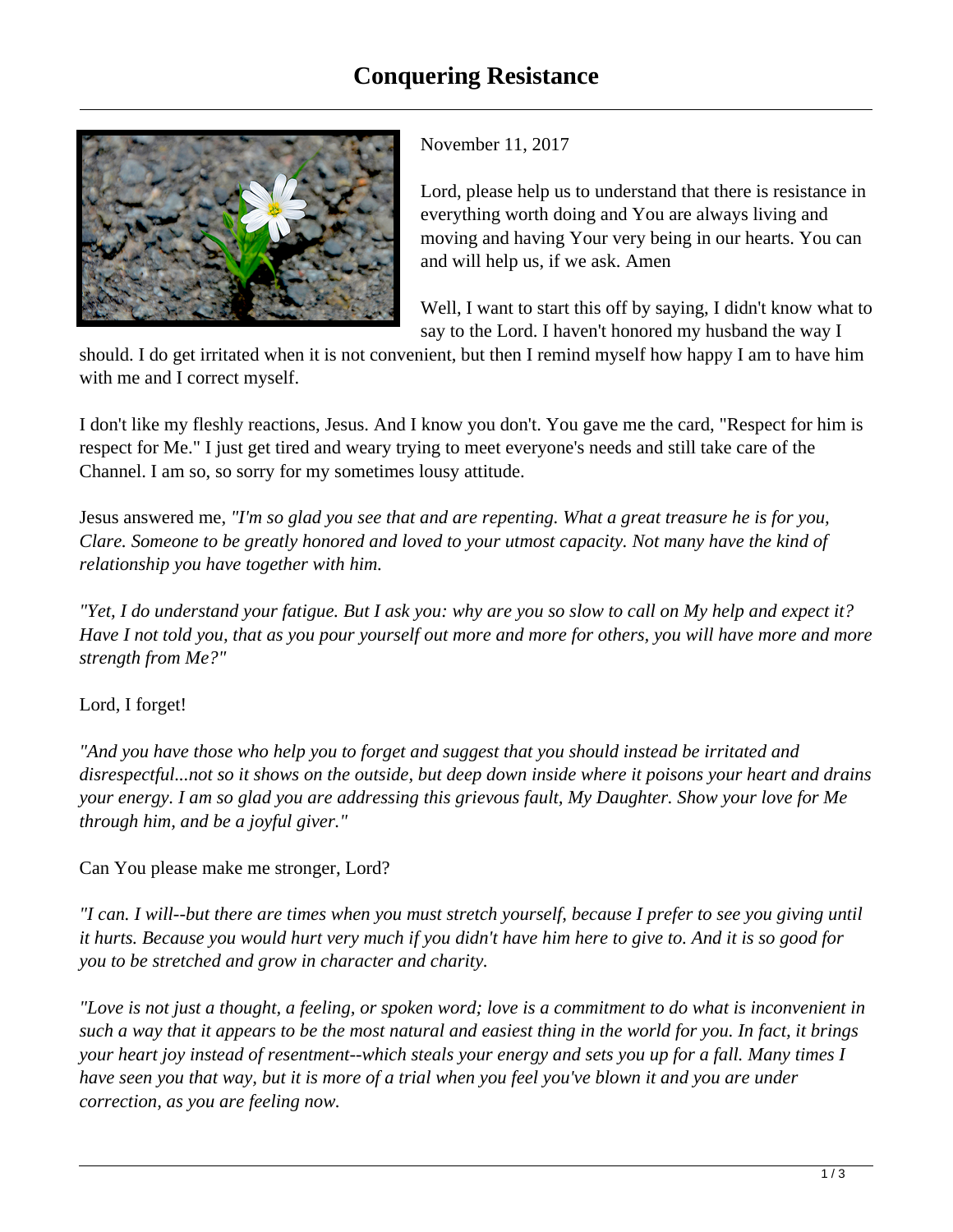*"Knowing that you have failed in some way is never easy. This is the test of a man or woman's nature: how do they interact with difficult and fatiguing circumstances when they know they are under correction? You see, this is good for you, very good for you, because it is causing you to pour more of yourself out selflessly on behalf of another.* 

*"Poor Clare, what you are really struggling with is your inadequacies and failures in good judgement and this is always hard, Beloved. Nonetheless, I love the way you press in with not a thought of leaving the race. I really do."* 

"Thank You, Lord, but we both know it is all Your fault!" I said with a smile.

He continued, *"I want you to share with our Heartdwellers your feelings of inadequacy."*

Well, my dear friends, it seems like I make two steps forward and one step backward. Is that right? Yeah, kind of... I am making progress with the keyboard and flute, but for some reason I cannot fathom, I forget to do my vocal exercises during the day... Then a day turns into 3 days, etc. Then Friday and Saturday roll around and before I know it, my next lesson comes up and I haven't worked as hard as I should have.

I have never been used to singing around the house. I've always been very quiet and easily get lost in what I am doing.

Lately, though, I am doing well with the flute and keyboard, I am just way behind on vocal exercises. As a result my voice is not opening up the way it should.

Tonight, at the communion service, I begged the Lord to help me really press in. Because I have many songs I want to sing. When I think of them, I feel very defeated, because you should have heard them months ago. This latest mess-up over the radio certainly didn't help matters at all. So, I am feeling badly enough to cry, and cry out for help. In fact, I am putting myself on the prayer warriors list!

Is that what you wanted me to share, Lord?

Jesus began again, *"It is, because you are not alone. Because many scores and scores of Heartdwellers are going through the very same sadness. They have the gifts, but practicing them goes through elusive periods that are very disheartening. I wish I had a quick and easy answer, but I don't. All I can tell you, My very dearest ones, is that breakthrough is coming, deliverance is coming, and until then I need you to carry this cross with resolve and dignity. Knowing that this will not last forever, there is an end in sight.*

*"Many of you are learning how vulnerable you are to distractions and that you MUST apply more discipline and control to your environment. You must discern between the worthy and the vain and useless things.* 

*"To master your skills and what you feel called to do, you will need to make more and more sacrifices, until you have excluded every occasion of wasting time and you truly feel good about your progress.* 

*"Some of you have jobs and children and responsibilities that demand a certain amount of time. I do not expect the impossible. What I do expect is slow, steady progress-- pressing in, no matter how slowly you perceive yourself going. For those who do not give up, breakthrough will come and the greater the*